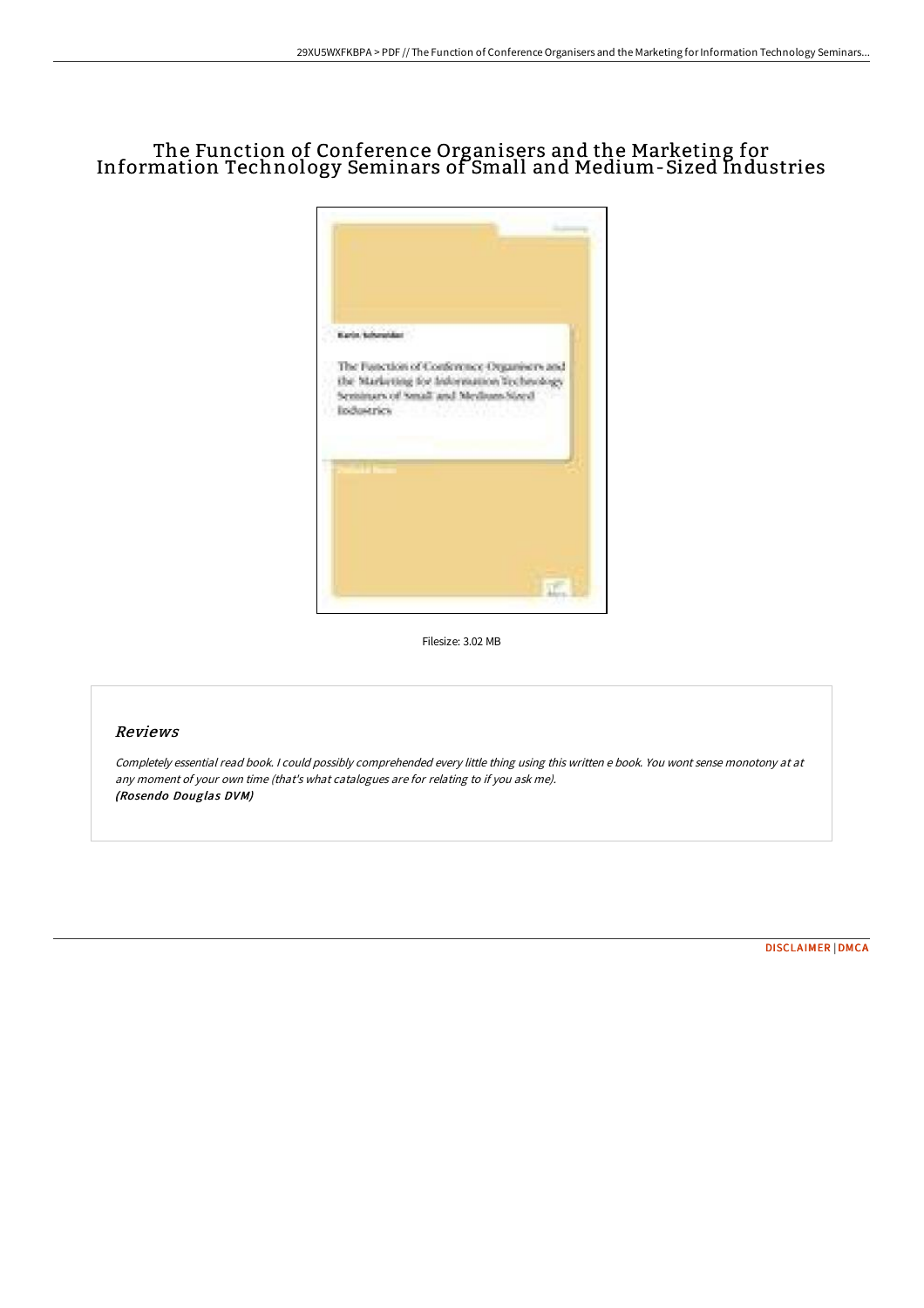## THE FUNCTION OF CONFERENCE ORGANISERS AND THE MARKETING FOR INFORMATION TECHNOLOGY SEMINARS OF SMALL AND MEDIUM-SIZED INDUSTRIES



Diplom.De Sep 1999, 1999. Taschenbuch. Book Condition: Neu. 210x148x9 mm. This item is printed on demand - Print on Demand Titel. Neuware - Diploma Thesis from the year 1998 in the subject Business economics - Miscellaneous, grade: 1,0, University of Applied Sciences Oldenburg/Ostfriesland/Wilhelmshaven; Wilhelmshaven (Unbekannt), language: English, abstract: Inhaltsangabe:Abstract: As the European Union (EU) is getting bigger and the movement of people, capital, goods and services across the 15 participating countries is simplified, the European conference scene has been boosted with this enlarged competition. The latest knowledge and information have become vital economic assets of the information-driven society. While there are numerous ways to obtain this information, seminars are particularly attractive because they communicate desired knowledge quickly in a compact form. The major destination cities show increasing business, allied with enhanced competition, a toughening attitude amongst organisers and meeting planners as well as the need for improved marketing techniques. The use of cyberspace has gained an important influence on this sector. Due to increasing competition, services are under pressure to be improved, and the whole business of meeting is searching for higher standards. Definition of the subject 'Information systems have /./ aided the growth of multinational organizations by providing a technical infrastructure to smooth over the constraints of time and distance. /./ The IT world is changing rapidly and the basic components of an IT infrastructure have grown in power and sophistication. This means looking at how the technology should operate in the organization and who should have responsibility for it.' Especially in the liberalisation of the EU (and the connected internationalisation - addition C. S.) IT is 'at the forefront of achieving competitive advantages.' In the fast changing world of data processing not only IT managers, but also the business managers who work with computer technology and decide about...

Read The Function of Conference Organisers and the Marketing for Information Technology Seminars of Small and [Medium-Sized](http://techno-pub.tech/the-function-of-conference-organisers-and-the-ma.html) Industries Online

Download PDF The Function of Conference Organisers and the Marketing for Information Technology Seminars of Small and [Medium-Sized](http://techno-pub.tech/the-function-of-conference-organisers-and-the-ma.html) Industries